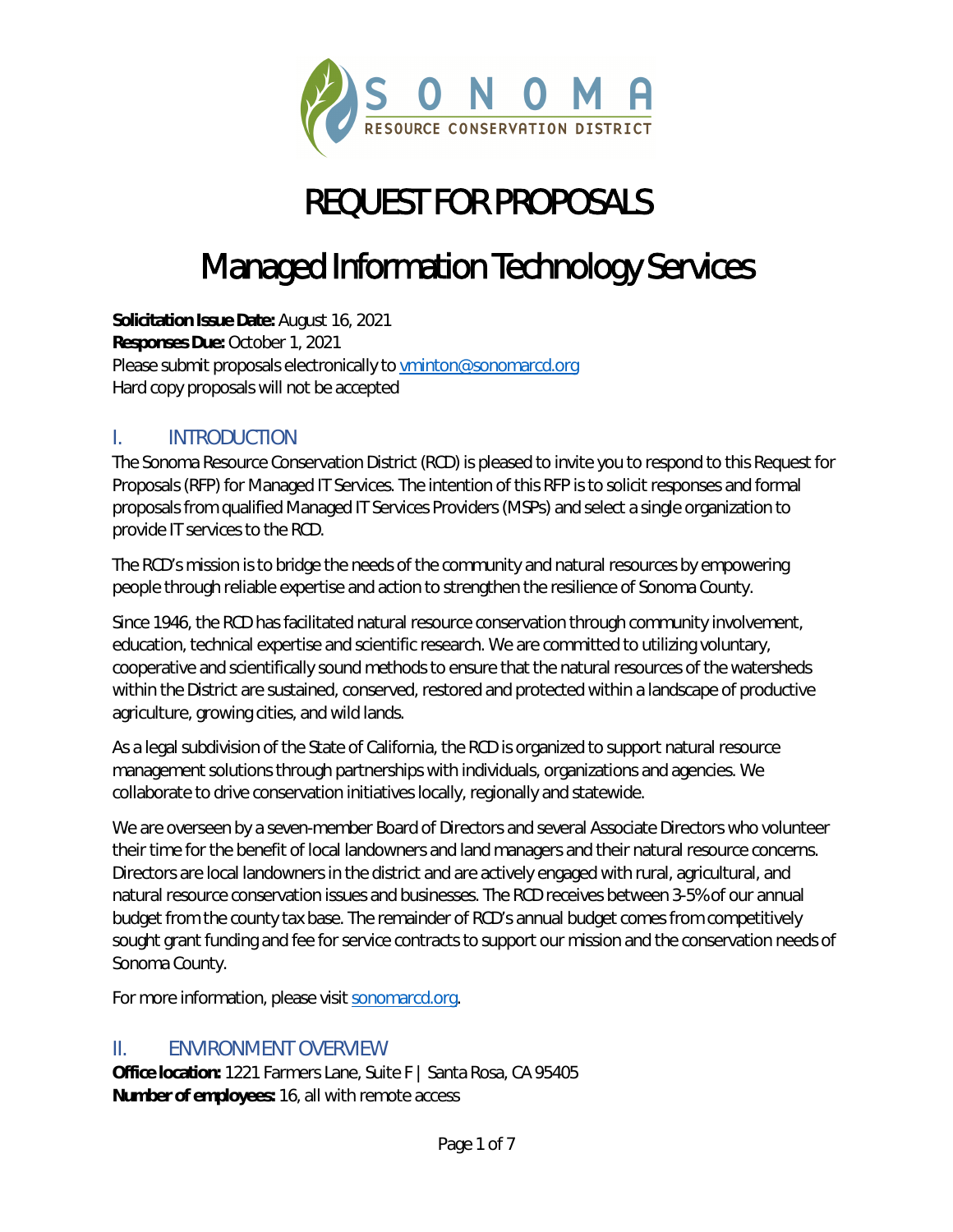#### **Current IT management resources:**

The RCD currently outsources IT support to a third-party vendor. The RCD has no in-house IT staff or department. Staff involvement in IT management consists of a staff contact who liaises with the thirdparty vendor, and a Geographic Information Systems (GIS) lead who supports licensing and training. The RCD has a small (currently 3-member) Technology Committee made up of board and staff members, whose purpose is to act as champion and hub for technology projects, advise on technology needs to be included in the RCD's strategic plan and annual budget, and support the development of in-house digital skillsets.

#### **Current technical environment:**

The RCD owns and uses a single on-premises Dell server operating on Windows Server 2019 with eight hard drives, configured in RAID10. The RCD also has one network switch and one Sophos firewall router. The network is a flat network with no segmentation, physically or virtually. The RCD recently upgraded to AT&T business fiber internet service, with 300 Mbps upload and 300 Mbps download speeds. Backups are stored locally on a BDR appliance and synced to a cloud vault maintained by the RCD's IT vendor.

Workstations are PCs, both desktop and laptop, operating on Windows 10. The RCD is in the process of migrating all users to laptops as existing workstations reach end of life.

| Remote access to the RCD's network is accomplished through SSL VPN Client with Sophos Authenticator  |
|------------------------------------------------------------------------------------------------------|
| for 2FA. The following table includes a summary of current systems and applications used by the RCD. |
|                                                                                                      |

| <b>Systems and Applications</b>                          |                                                                                                   |  |
|----------------------------------------------------------|---------------------------------------------------------------------------------------------------|--|
| <b>Name</b>                                              | <b>Function</b>                                                                                   |  |
| Adobe Acrobat Reader & Pro                               | PDF reader, generator, and editor                                                                 |  |
| Adobe InDesign                                           | Marketing content development                                                                     |  |
| ArcGIS Desktop and Mobile<br>apps                        | Geographic Information System (GIS) mapping/cartography                                           |  |
| AutoCAD Civil 3D                                         | Engineering design software                                                                       |  |
| Avenza Maps                                              | Offline mobile app used for collecting GPS and site data                                          |  |
| <b>Constant Contact</b>                                  | Newsletter development and distribution                                                           |  |
| Google Drive                                             | Document storage and collaboration (minimal use, not primary<br>file storage system)              |  |
| <b>Innovative Business Solutions</b><br>WebTime & WebPay | Web-based time and attendance and payroll software (rebranded<br>Kronos Workforce Ready software) |  |
| Kofax/Nuance Power PDF                                   | PDF reader, generator, and editor                                                                 |  |
| MS 365 & MS Authenticator                                | Suite of office productivity applications, including MS Access and<br>Teams.                      |  |
| Quickbooks Desktop Enterprise                            | Accounting system (3 users; installed on server)                                                  |  |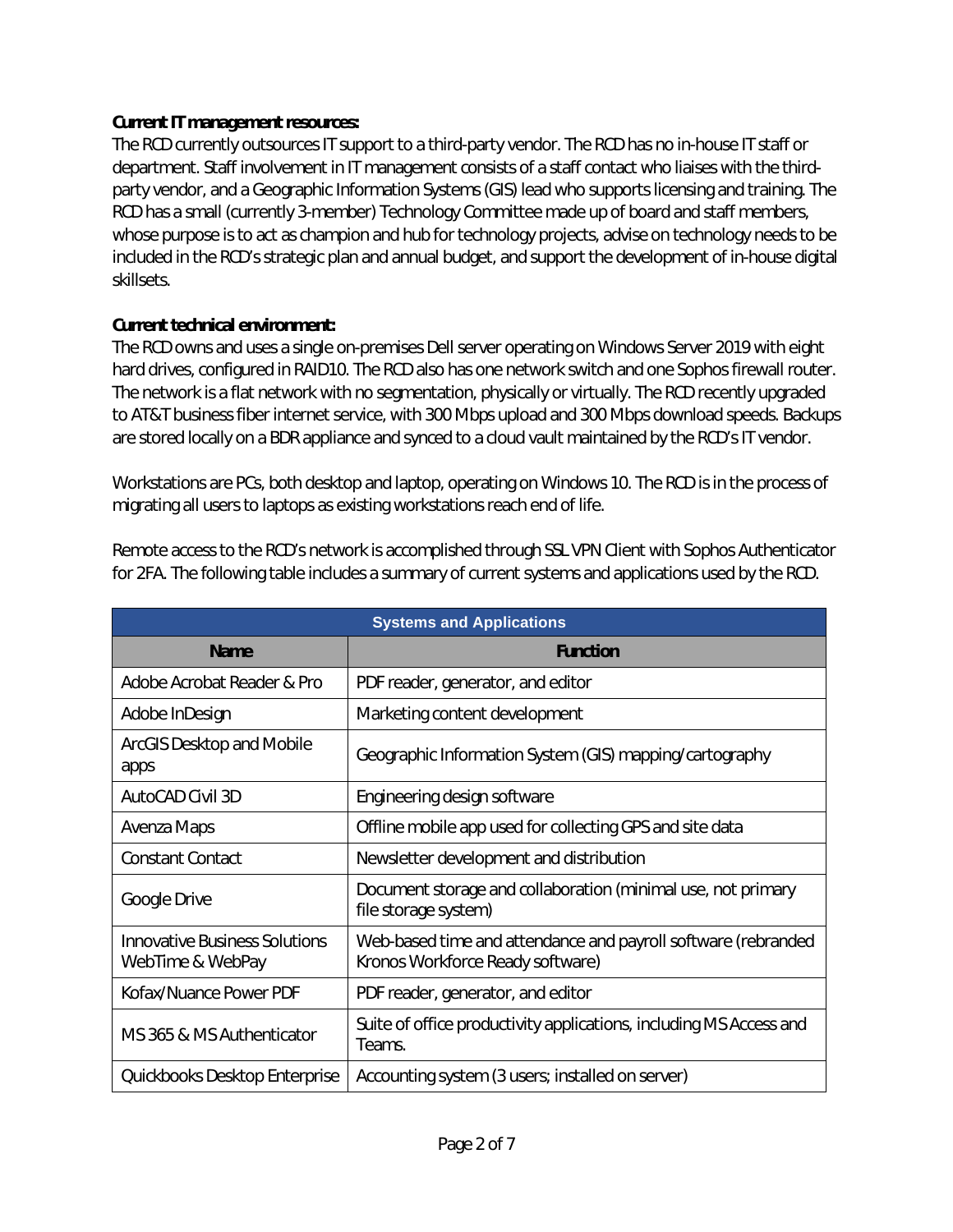| <b>Systems and Applications</b> |                                                       |  |
|---------------------------------|-------------------------------------------------------|--|
| <b>Name</b>                     | <b>Function</b>                                       |  |
| Sophos Central                  | Endpoint protection and VPN                           |  |
| <b>WordPress</b>                | Website platform (maintained by an outside developer) |  |
| Zoom                            | Video conferencing                                    |  |

### III. SCOPE OF SERVICES SOUGHT

#### **A. Support & Customer Service**

- **1. Help Desk Support** The MSP should offer superior Help Desk support from Tier One to Three services utilizing industry best practice processes and procedures.
- **2. On-Site Support** When needed, the MSP should have the ability to deploy onsite resources to assist in issues which cannot be resolved through remote access to in-house systems.
- **3. Service Levels** The MSP should identify service level agreements or objectives.
- **4. Online customer portal** –containing access to documentation of the RCD's environment, support tickets and maintenance tasks, inventory of assets, and service level performance metrics.
- **5. Mobile Device Support** In addition to laptops and desktops, staff use personal mobile phones and tablets (the RCD also has one tablet shared among staff). The MSP will need to support secure provisioning (and ongoing support of that provisioning) of any mobile device into the company network.
- **6. Onboarding and Offboarding Staff** The MSP must have process and procedure in place to onboard or offboard team members in a timely and efficient manner.
- **7. Account Management** The MSP must offer an internal escalation process in tandem with the RCD to ensure the ability to have multiple points of contact available if needed depending on the items or issue encountered.

#### **B. Network**

- **1. Server & Networking Support** The RCD requires proactive management and monitoring of our server, switches, firewalls, routers and Wi-Fi systems, and other networking equipment, with proactive communication and escalation protocols based on severity of issues identified.
- **2. Patch Management Services & Preventative Maintenance** The MSP must provide management of critical security and system patches to the server, devices, systems, and applications on the network to ensure the RCD's IT systems and resources are properly managed and maintained in a manner the minimizes disruptions for end users.
- **3. Remote Backup** The MSP must execute a backup plan for the server, including a regularlytested recovery process.
- **4. Email System Management** The RCD requires the management and administration of our MS 365 email system for all users.
- **5. Business Continuity and Disaster Recovery** The MSP must be able to support the RCD's ability to recover and identify Recovery Time Objective (RTO) and Recovery Point Objective (RPO) based on the RCD's environment and MSP's capabilities.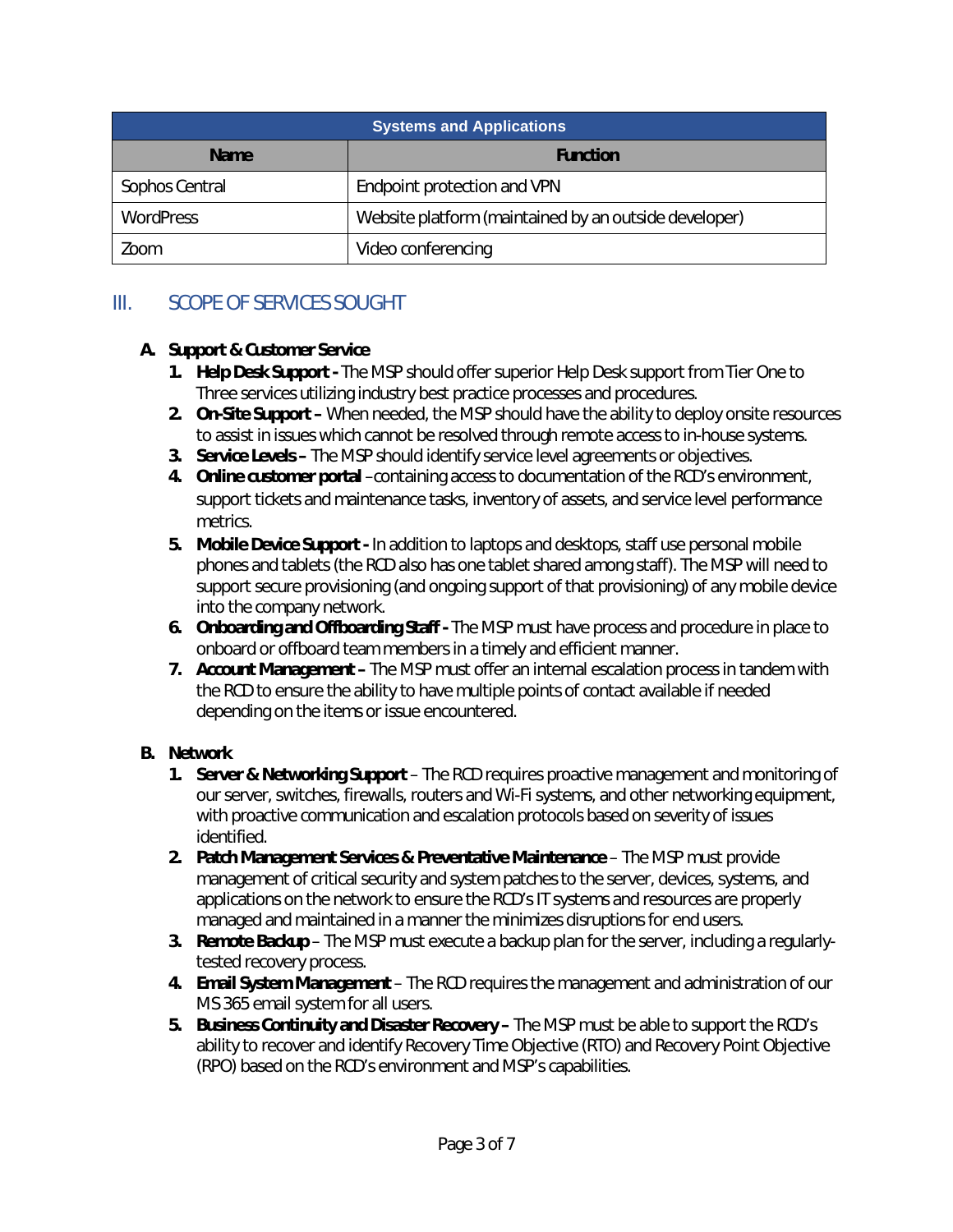#### **C. Security**

- **1. Antivirus, Antispam & Antispyware Protection** MSP must provide solution(s) to defend against security threats including phishing, malware, spam, viruses.
- **2. Multi-Factor Authentication (MFA)** MSP must be able to provide and manage a Multi-Factor Authentication (MFA) solution to provide an easy-to-use method to verify user identities at login and to protect logins with multi-factor authentication.
- **3. Security Systems Monitoring** MSP must provide proactive monitoring and management of the RCD's security systems, including firewalls, intrusion prevention, and secure remote access.
- **4. End-User Security Awareness Training –** The MSP should offer Security Awareness Training to educate the RCD's staff about current threats, terms, standards, and compliance to avoid a security incident.
- **5. Vulnerability Testing -** The MSP should offer vulnerability tests, both internally and externally, to determine what flaws and potential threats exist from the outside, or perimeter, of the RCD's business network.

### **D. Hardware**

- **1. Warranty and Asset Inventory Management** The RCD expects the MSP to maintain and make available to the RCD a hardware asset inventory that includes Desktops, Laptops, Servers, Printers/Scanners, Fax Machines, and notify the RCD of any potential service plan or warranty issues.
- **2. Lifecycle Management of Hardware Units** The MSP should have processes for end-of-life notification, replacement, and asset decommissioning/disposal.
- **3. Procurement Management** The MSP must assist with the selection of commercially rated equipment, order placement, order tracking, shipping, equipment returns, and sourcing and ordering of replacement parts.
- **4. PC Deployment** Delivery and setup of machines on-site.
- **5. Desktop and Laptop Support** MSPs must support existing and future desktop and laptop hardware, including break/fix services.
- **6. Printers, Copiers and Scanners -**The MSP must be able to support existing printers, copiers and scanner related network-printing issues. The RCD's main printer/scanner/copier is under a lease that includes a maintenance plan.
- **7. Move, Add, Change (MAC)** The RCD is looking for the MSP to help with any changes to the location, configuration of existing equipment or software, and installation of additional equipment or software as needed.

### **E. Software**

- **1. Software Licensing Control** Oversight of purchase and renewal of software applications and maintenance of appropriate documentation. The ideal MSP would have experience with and ability to obtain government pricing for software on behalf of the RCD.
- **2. Desktop Software Standardization and Software Licensing and Upgrades** MSP must have a process for identifying standardization and management of desktop images and ensuring that staff are using current products as well as current OS and browser versions.
- **3. Application troubleshooting** support of applications used by the RCD, including but not limited to those listed in the table above.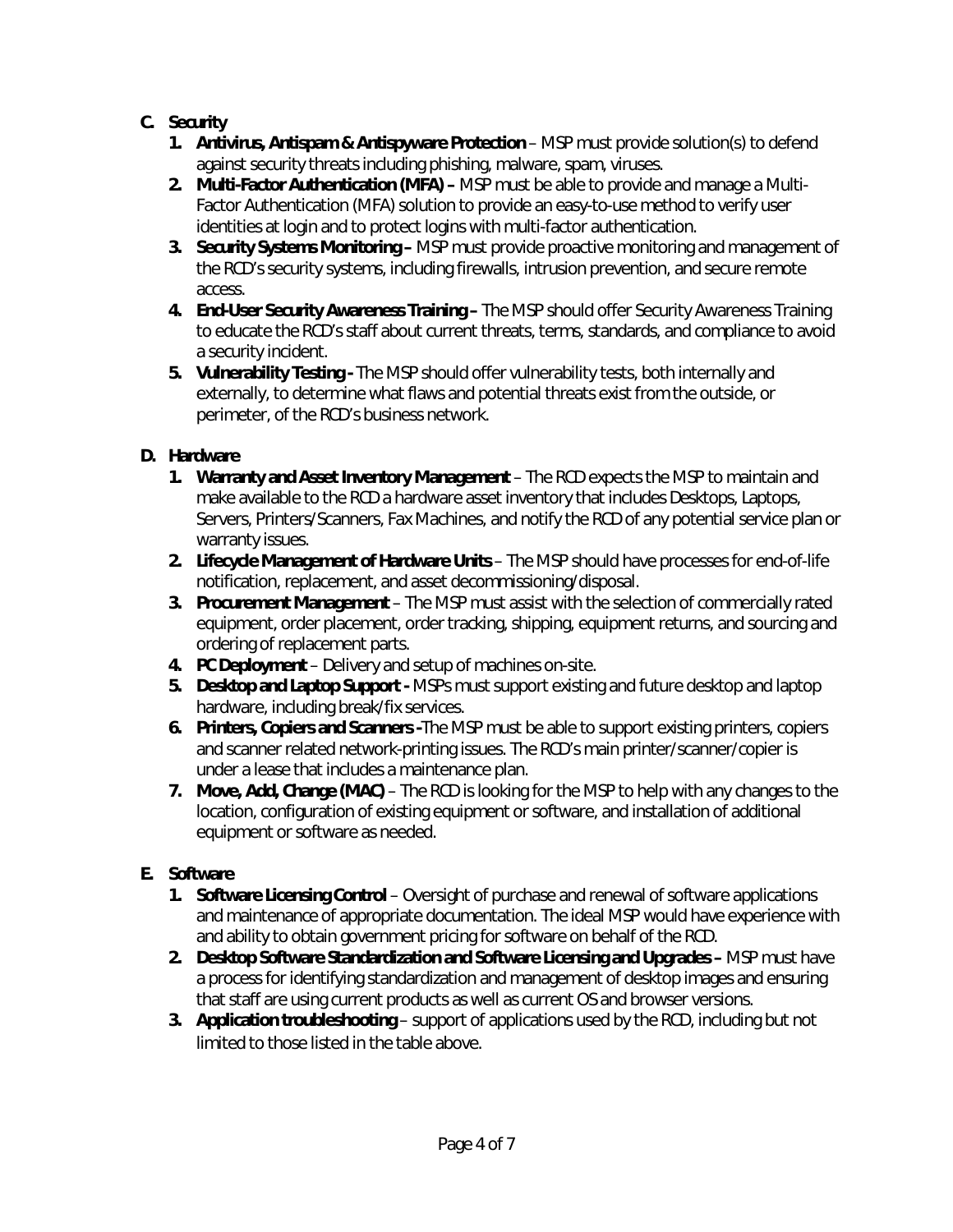#### **F. Strategic Support**

- **1. Technology Strategy Planning** In 2021, the RCD developed a 5-year Strategic Technology Plan. Priority projects & initiatives from that plan are included in Attachment A to this RFP. The MSP will check in periodically with the RCD's Technology Committee to discuss the status of plan implementation and any changes needed.
- **2. Business analysis** the MSP should be available to discuss specific business processes and make recommendations for how technology can be used to gain efficiency.
- **3. IT Policy Review and Development** The MSP should be able to assist in the development of customized policies related to the use of technology.
- **4. Project Management** The MSP should be able to offer project management and technical engineering resources to assist with IT projects.

#### **G. Special Projects**

- **1.** Identification and implementation of an appropriate cloud-hosting solution for file storage, management, and mobility, based on current needs and infrastructure.
- **2.** Development of policies, procedures, and identification and implementation of a software solution for password management.

#### IV. PROPOSAL

Proposals should not include any materials to be returned to the responding firm and should be a concise statement. **All proposals must be emailed t[o vminton@sonomarcd.org](mailto:vminton@sonomarcd.org) by 5:00 pm (PST) on October 1, 2021.** Hard copy proposals will not be accepted.

Proposals must include the following information:

#### **A. Organizational Information**

- 1. Legal name of firm
- 2. Type of entity
- 3. Contact name
- 4. Contact address, phone number, email
- 5. Website
- 6. Name of person authorized to enter into contract on behalf of firm
- 7. Primary services
- 8. Primary market/customers
- 9. Number of years in business
- 10. Company location(s)
- 11. Number of employees
- 12. Key business partnerships (e.g., companies for which MSP is a re-seller of hardware)
- **B. Scope of Services:** indicate clearly whether your firm can provide all services listed in Section III, Scope of Services Sought. If there are listed services that your firm cannot provide, please list those exceptions using the naming and numbering in Section III.

#### **C. Questions:**

- 1. Why do you believe that you are a good fit for our organization?
- 2. What do you feel your overall strengths and differentiators are?
- 3. Do you use in-house or contracted resources for services?
- 4. Do you follow ITIL or other processes aligned with industry standard practices?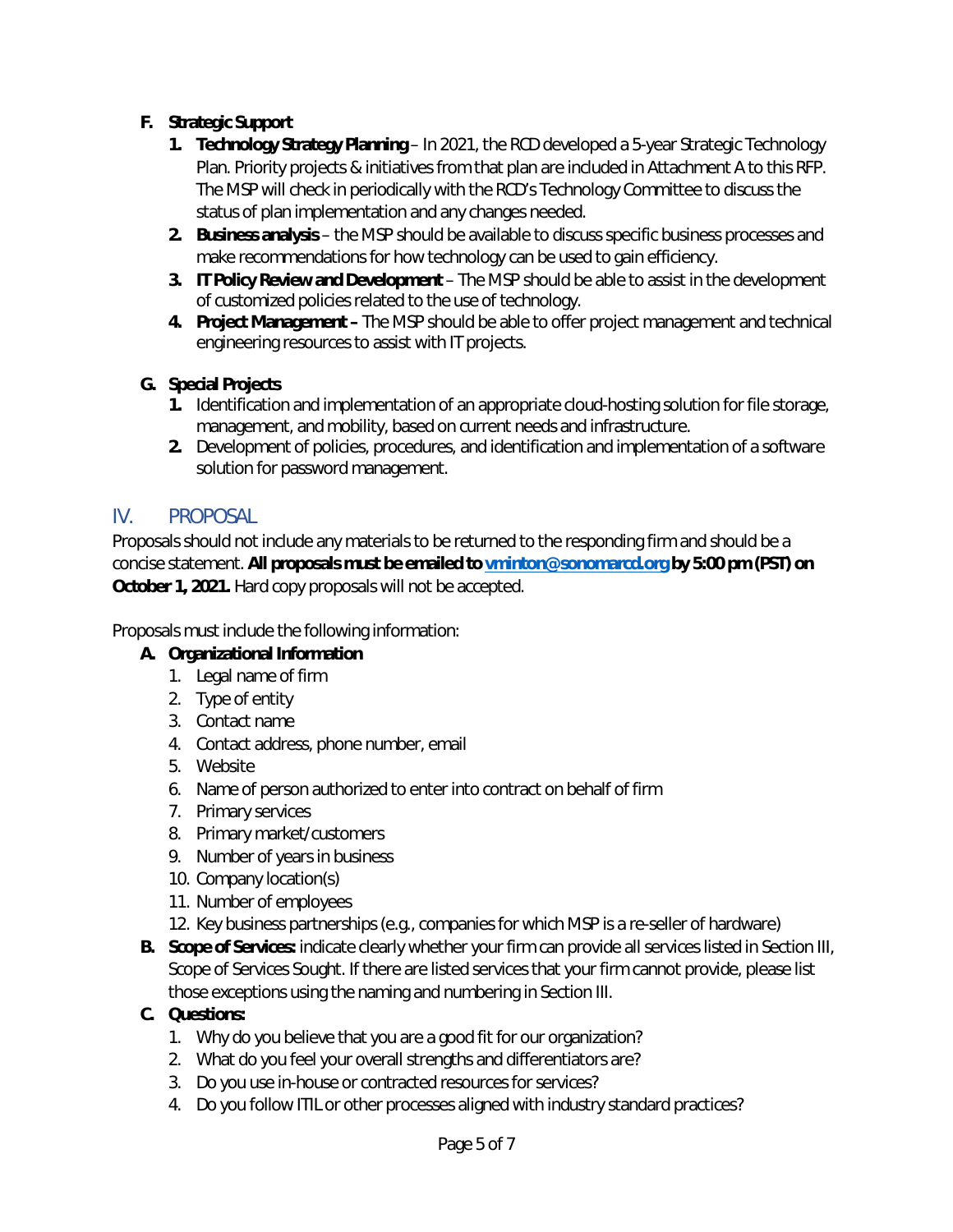- 5. Describe your onboarding/implementation process and approach if you were selected.
- 6. What RCD resources would you require (i.e., information, data, staff resources, communication) during initial migration and on an ongoing basis?
- 7. What do you feel are your biggest hurdles to a successful working relationship?
- 8. Describe fully your technical support options including the assistance request process, escalation process, support hours, response times, staffing levels, staff expertise, and physical location of the help desk.
- 9. Describe any documentation and support (e.g., user manuals, online help, training, and online knowledge base) that will be available, both from the technical perspective and the end user perspective.
- 10. The RCD user base varies considerably in its level of technical sophistication. Please describe your experience in successfully supporting users that possess limited technical skills.
- 11. Please provide details on your standard reporting capabilities.
- 12. How do you monitor customer satisfaction and quality assurance on an ongoing basis and how might we benefit from this process?
- 13. How do you notify users of maintenance windows or system outages?
- 14. What types of documentation and diagrams would you typically create/maintain?
- 15. What tools do you use for network monitoring?
- 16. What types of monitoring agents would you use for end user devices?
- 17. Describe your approach to preventive maintenance.
- 18. Describe your approach to providing strategic support.
- **D. Key Personnel:** Identify the key personnel and their back-ups, if any, that will be assigned to provide services. Include project experience of each person, responsibilities, years of experience (both overall and with current firm), any applicable licenses and/or certifications, and specific projects.
- **E. References:** Please provide at least three references from customers with similar operations to the proposed solution. Include contact names, phone numbers, email addresses and industry.
- **F. Pricing:** Please attach proposed fees and worksheets to support these fees, if applicable. Itemize non-recurring and recurring costs. Recurring costs should be quoted as per user per month and/or organization-wide flat monthly costs, as applicable. Other pricing models may be provided as an option.
- **G. Contract:** Please attach your firm's standard Master Services Agreement, or other contractual documentation applicable to the services listed in this RFP.
- **H. Insurance:** Verify that your firm can fulfill the insurance requirements described below.
- **I. Debarment or other Disqualification:** Respondent must disclose any debarment or other disqualification as a supplier or vendor at the federal, state or local government level. Respondent must describe the nature of the debarment/disqualification, including where and how to find such detailed information.

### V. QUESTIONS REGARDING THIS SOLICITATION

The RCD will respond to questions and requests for clarification to the Request for Proposal in written RFP Addendum(s) as needed, to be posted on the RCD website in the same location as this solicitation.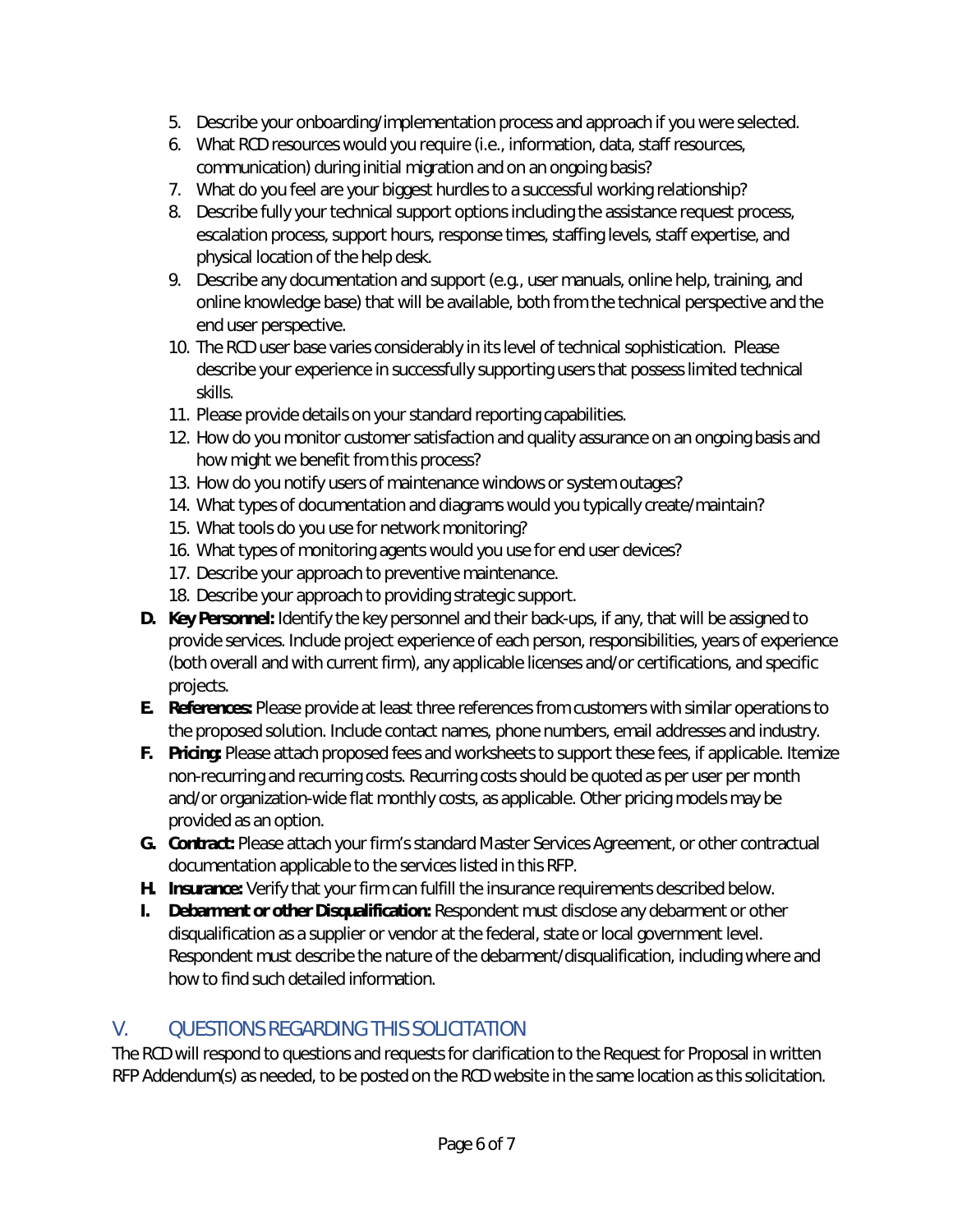Inquiries should be directed by email t[o vminton@sonomarcd.org.](mailto:vminton@sonomarcd.org) No verbal requests will be accepted. **All requests for clarification must be received by 5:00 pm (PST) on September 3, 2021**.

Firms interested in this RFP may email [vminton@sonomarcd.org](mailto:vminton@sonomarcd.org) to be included on an email list to receive any RFP Addendum(s) generated.

## VI. RESPONSE PREPARATION

No reimbursement will be made by the RCD for costs incurred in the preparation of the response to this Request for Proposal. Submitted materials will not be returned and become the property of the RCD.

### VII. INSURANCE REQUIREMENTS

MSP, at MSP's sole cost and expense and for the full term of the resultant contract or any extension, shall obtain and maintain at least all of the insurance requirements of the RCD.

Proof of insurance coverage shall be provided as part of the proposal and shall include the insurance types and required coverages specified below. If awarded the contract, the MSP agrees to submit proof that the RCD is named as an additional insured by separate endorsement.

- A. Insurance Services Offices Office Commercial Liability coverage (Occurrence Form CG 0001)
- B. Insurance Service Offices Form Number CA 0001 covering Automobile Liability, Symbol 1 (any auto)
- C. General Liability: One million dollars (\$1,000,000) per occurrence for bodily injury, personal injury and property damage. If Commercial General Liability Insurance or other form with a general aggregate limit is used either the general aggregate limit shall apply (with the ISO CG 2503, or ISO CG 2504, or insurer's equivalent endorsement provided to the SRCD) or the general aggregate limit shall be twice the required occurrence limit.
- D. Automobile Liability: One million dollars (\$1,000,000) for bodily injury and property damage for each accident limit.
- E. The general liability policy shall cover bodily injury and property damage liability, owned and non-owned equipment, blanket contractual liability, and completed operations liability.
- F. The automobile liability policy shall cover all owned, non-owned, and hired vehicles.
- G. Workers' Compensation and Employer's Liability Insurance: Provide proof of insurance verifying that it is insured (or be qualified self-insured) under the applicable laws relating to workers' compensation insurance, in accordance with the "Workers' Compensation and Insurance Act," Division IV of the Labor Code of the State of California and any Acts amendatory thereof.

### VIII. RIGHT TO REJECT PROPOSALS

Submission of a proposal indicates acceptance by the firm of the conditions contained in this request for proposal unless clearly and specifically noted in the proposal submitted and confirmed in the agreement between the RCD and the firm selected. The RCD reserves the right without prejudice to reject any or all proposals.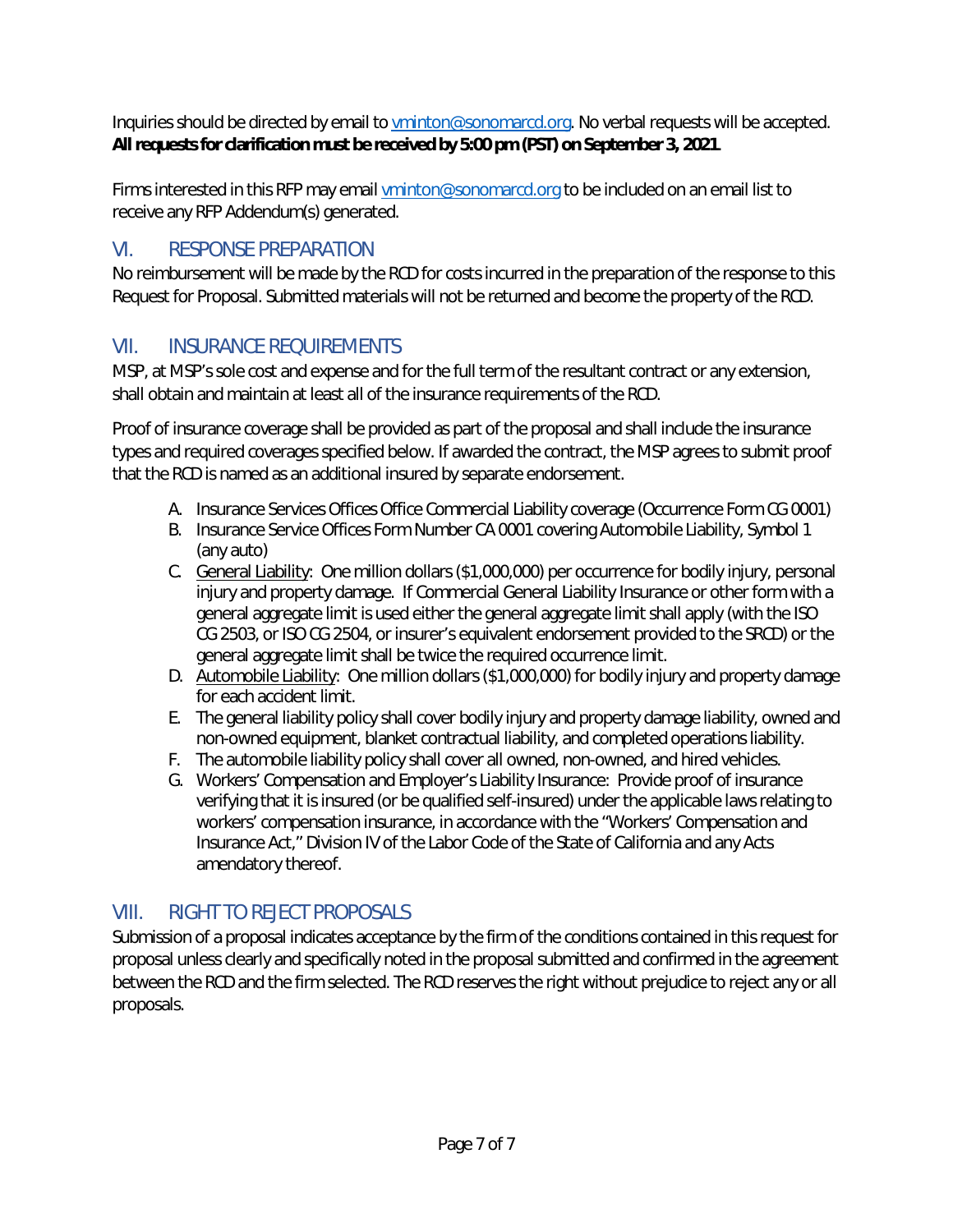

*RFP Attachment A*

## Prioritized List of Strategic IT Projects and Initiatives

|    | Prioritized List of IT Projects and Initiatives - Detailed                                                                                                                                                                                                                                                                                                                                                                                                                                                                                                                                                                                                       |                                       |                 |  |
|----|------------------------------------------------------------------------------------------------------------------------------------------------------------------------------------------------------------------------------------------------------------------------------------------------------------------------------------------------------------------------------------------------------------------------------------------------------------------------------------------------------------------------------------------------------------------------------------------------------------------------------------------------------------------|---------------------------------------|-----------------|--|
| ID |                                                                                                                                                                                                                                                                                                                                                                                                                                                                                                                                                                                                                                                                  | <b>Project/Initiative Description</b> | <b>Priority</b> |  |
| В  | Acquire IT managed services that meet the RCD's needs. RCD identified a<br>number of technology needs that are not being met by the current IT services<br>provider. For example, gaps in services include end-user hardware services,<br>proactive monitoring, and appropriate planning for software upgrades and<br>patches. The RCD should clearly identify IT service needs through a thorough<br>assessment and include those needs as requirements in a RFP to solicit bids<br>from providers. Once a vendor has been selected, the RCD should implement<br>their services and engage with RCD staff to help ensure ongoing and successful<br>IT services. |                                       |                 |  |
|    | <b>Department Referencing Initiative:</b>                                                                                                                                                                                                                                                                                                                                                                                                                                                                                                                                                                                                                        | <b>Strategic IT Issues Addressed:</b> |                 |  |
|    | BerryDunn, RCD                                                                                                                                                                                                                                                                                                                                                                                                                                                                                                                                                                                                                                                   | Critical: M1, T1, M5,                 |                 |  |
|    |                                                                                                                                                                                                                                                                                                                                                                                                                                                                                                                                                                                                                                                                  | High: T7, A9, A11, M9                 |                 |  |
|    |                                                                                                                                                                                                                                                                                                                                                                                                                                                                                                                                                                                                                                                                  | Medium: T8                            |                 |  |
| C  | Develop a password management strategy. Staff reported that a formal<br>policy and controls pertaining to password management, including password<br>strength and storage, does not exist. This initiative would develop policies and<br>procedures for password management. Potential steps as part of this strategy<br>may include acquiring a password management application, password security<br>training, or establishing policies around updating passwords or two-factor<br>authentication.                                                                                                                                                             |                                       | Critical        |  |
|    | <b>Department Referencing Initiative:</b>                                                                                                                                                                                                                                                                                                                                                                                                                                                                                                                                                                                                                        | <b>Strategic IT Issues Addressed:</b> |                 |  |
|    | BerryDunn, RCD                                                                                                                                                                                                                                                                                                                                                                                                                                                                                                                                                                                                                                                   | Critical: M2                          |                 |  |
| D  | Increase the RCD's internet bandwidth. The RCD currently has internet<br>speeds of 75Mbps download and 15Mbps upload. The low upload speeds can<br>lead to slower or inconsistent access to the VPN, particularly when multiple<br>users are attempting to use the VPN. The focus of this initiative would be to<br>identify the RCD's bandwidth needs and explore options to increase the speed.                                                                                                                                                                                                                                                                |                                       |                 |  |
|    | <b>Source of Project/Initiative:</b>                                                                                                                                                                                                                                                                                                                                                                                                                                                                                                                                                                                                                             | <b>Strategic IT Issues Addressed:</b> | Critical        |  |
|    | <b>BerryDunn</b>                                                                                                                                                                                                                                                                                                                                                                                                                                                                                                                                                                                                                                                 | Critical: T6                          |                 |  |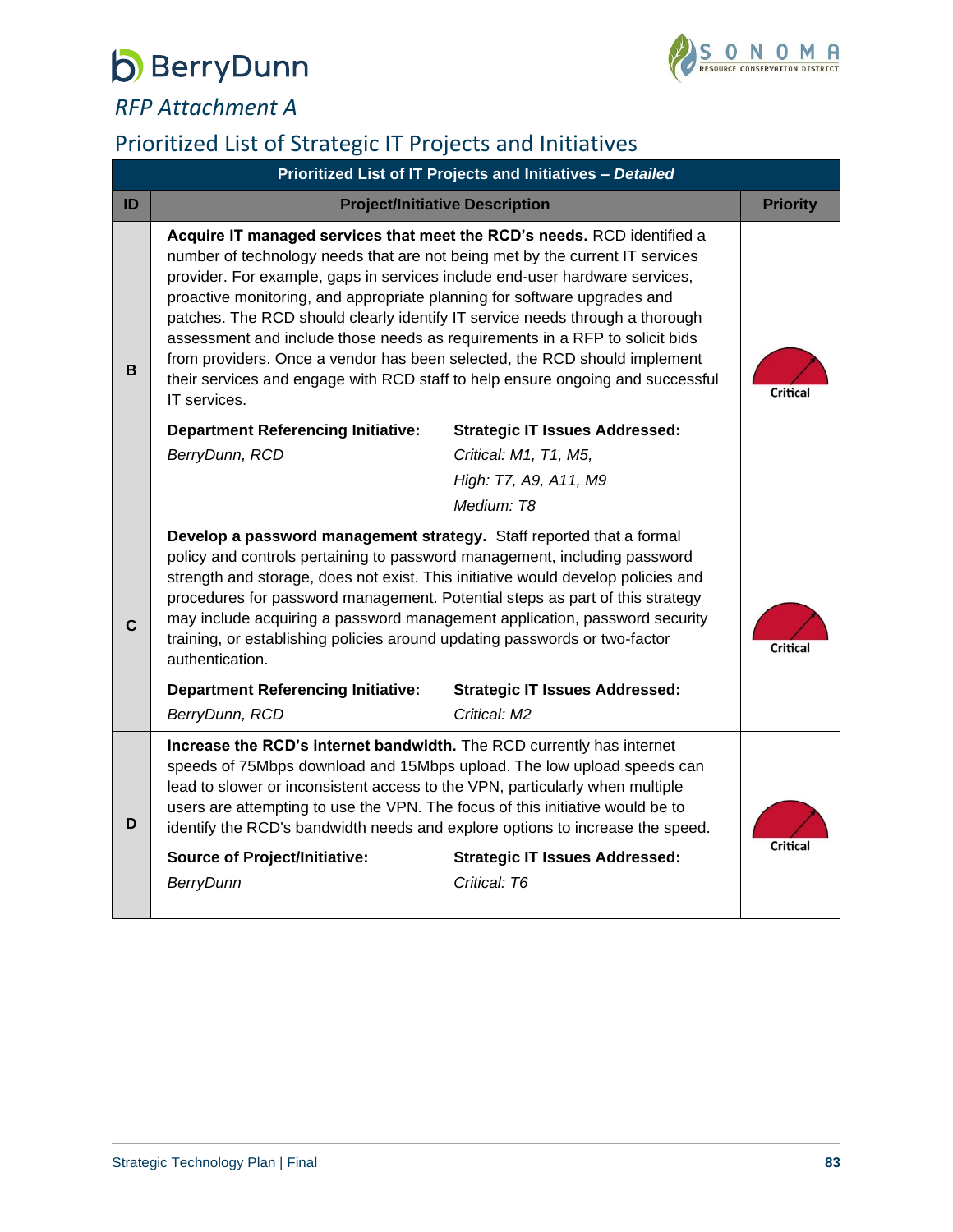

|    | Prioritized List of IT Projects and Initiatives - Detailed                                                                                                                                                                                                                                                                                                                                                                                                                                                                                                                                                                                                                        |                                       |                 |  |
|----|-----------------------------------------------------------------------------------------------------------------------------------------------------------------------------------------------------------------------------------------------------------------------------------------------------------------------------------------------------------------------------------------------------------------------------------------------------------------------------------------------------------------------------------------------------------------------------------------------------------------------------------------------------------------------------------|---------------------------------------|-----------------|--|
| ID |                                                                                                                                                                                                                                                                                                                                                                                                                                                                                                                                                                                                                                                                                   | <b>Project/Initiative Description</b> | <b>Priority</b> |  |
| L  | Transition the RCD to cloud-based file storage. Staff reported the use of the<br>on-premise server is for saving files in directories accessible to all RCD staff.<br>The accessibility is hindered when the files are accessed over a VPN connection<br>and are not accessible from mobile devices in the field. This initiative would<br>assess the impact of moving all RCD file storage to a MS365 SPO or OneDrive<br>directory on daily operations of the RCD. The conclusion of this assessment<br>should assist in the determination of a needed replacement on-premise server,<br>acquisition of a cloud-based server, or if MS365 file storage meets the RCD's<br>needs. |                                       |                 |  |
|    | <b>Source of Project/Initiative:</b>                                                                                                                                                                                                                                                                                                                                                                                                                                                                                                                                                                                                                                              | <b>Strategic Issues Addressed:</b>    |                 |  |
|    | BerryDunn, RCD                                                                                                                                                                                                                                                                                                                                                                                                                                                                                                                                                                                                                                                                    | Critical: A8, A1                      |                 |  |
|    |                                                                                                                                                                                                                                                                                                                                                                                                                                                                                                                                                                                                                                                                                   | High:A6                               |                 |  |
|    |                                                                                                                                                                                                                                                                                                                                                                                                                                                                                                                                                                                                                                                                                   | Medium: T7                            |                 |  |
| M  | Identify and train an MS365 application owner among current RCD staff.<br>Staff reported little knowledge of what MS365 applications and functionality are<br>provided with the RCD's subscription. Identifying and training a current RCD<br>staff member on the available features and functions offered with MS365 should<br>enable adoption of currently licensed capabilities and greater realization of the<br>investment in the subscription.                                                                                                                                                                                                                              |                                       | Critical        |  |
|    | <b>Source of Project/Initiative:</b>                                                                                                                                                                                                                                                                                                                                                                                                                                                                                                                                                                                                                                              | <b>Strategic IT Issues Addressed:</b> |                 |  |
|    | BerryDunn, RCD                                                                                                                                                                                                                                                                                                                                                                                                                                                                                                                                                                                                                                                                    | Critical: A1, A8                      |                 |  |
|    |                                                                                                                                                                                                                                                                                                                                                                                                                                                                                                                                                                                                                                                                                   | High: T <sub>2</sub>                  |                 |  |
| P  | Implement approval workflows in MS365. Staff reported that the Director of<br>Finance and the Executive Director must approve numerous documents or other<br>electronic files. The approvals are manually routed by email. This initiative would<br>take advantage of electronic routing and documentation of approvals in a<br>centralized location and allow requestors to track the current status of the<br>approval request.                                                                                                                                                                                                                                                 |                                       | High            |  |
|    | <b>Source of Project/Initiative:</b>                                                                                                                                                                                                                                                                                                                                                                                                                                                                                                                                                                                                                                              | <b>Strategic IT Issues Addressed:</b> |                 |  |
|    | <b>BerryDunn</b>                                                                                                                                                                                                                                                                                                                                                                                                                                                                                                                                                                                                                                                                  | Critical: A1                          |                 |  |
| R  | Upgrade ArcGIS Desktop to an Esri-supported version. The RCD is currently<br>using ArcGIS Desktop version 10.2.1. This version has been retired by Esri and<br>is no longer supported. This initiative would entail upgrading all RCD ArcGIS<br>Desktop installations to at least ArcGIS Desktop 10.5 and training users to utilize<br>personal geodatabases for more efficient cartography within the RCD.                                                                                                                                                                                                                                                                       |                                       | High            |  |
|    | <b>Source of Project/Initiative:</b>                                                                                                                                                                                                                                                                                                                                                                                                                                                                                                                                                                                                                                              | <b>Strategic IT Issues Addressed:</b> |                 |  |
|    | <b>BerryDunn</b>                                                                                                                                                                                                                                                                                                                                                                                                                                                                                                                                                                                                                                                                  | High: T8                              |                 |  |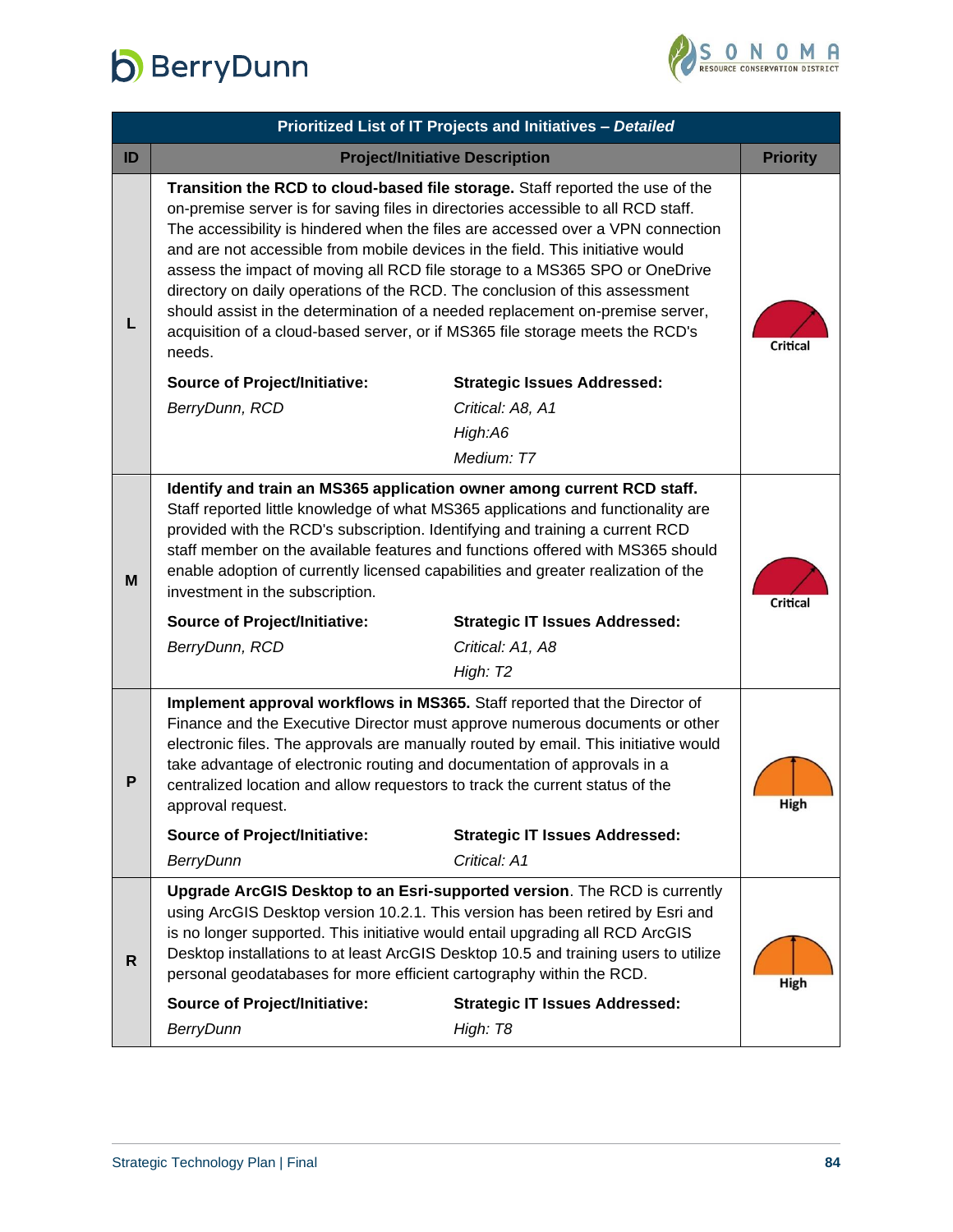

|    | Prioritized List of IT Projects and Initiatives - Detailed                                                                                                                                                                                                                                                                                                                                                                                                                                                                                                                                                                                                                                                                                                                                                                                                                                                                                                                              |                                                      |                 |  |
|----|-----------------------------------------------------------------------------------------------------------------------------------------------------------------------------------------------------------------------------------------------------------------------------------------------------------------------------------------------------------------------------------------------------------------------------------------------------------------------------------------------------------------------------------------------------------------------------------------------------------------------------------------------------------------------------------------------------------------------------------------------------------------------------------------------------------------------------------------------------------------------------------------------------------------------------------------------------------------------------------------|------------------------------------------------------|-----------------|--|
| ID |                                                                                                                                                                                                                                                                                                                                                                                                                                                                                                                                                                                                                                                                                                                                                                                                                                                                                                                                                                                         | <b>Project/Initiative Description</b>                | <b>Priority</b> |  |
| A  | Upgrade all AutoCAD Civil 3D users to the newest stable version. Staff<br>reported a desire to upgrade AutoCAD Civil 3D, but lacked the administrative<br>rights to perform the upgrade. In order to perform the upgrade, the RCD should<br>first determine administrative access needs and assign them. Subsequently, the<br>RCD should work with the software vendor and contracted third-party IT support<br>to plan for and implement the upgrade to the newest stable version. Upgrade<br>considerations should include defining requirements, resource planning, user<br>acceptance testing, training, and go-live support.                                                                                                                                                                                                                                                                                                                                                       |                                                      |                 |  |
|    | <b>Department Referencing Initiative:</b><br><b>BerryDunn</b>                                                                                                                                                                                                                                                                                                                                                                                                                                                                                                                                                                                                                                                                                                                                                                                                                                                                                                                           | <b>Strategic IT Issue Addressed:</b><br>Critical: A5 |                 |  |
| F  | Identify and implement a process or system solution for project and grant<br>management. RCD staff reported that a system does not exist to manage<br>projects and grants. Staff reported that project and grant documents are stored<br>in multiple locations, creating inefficiencies in the management, tracking, and<br>storage of documents. This makes it difficult for staff to effectively manage and<br>report on projects and grants. This initiative would assess and define RCD's<br>needs and develop a strategy to either utilize an existing application such as<br>SPO, or to procure a new project and grant management system.<br><b>Source of Project/Initiative:</b><br><b>Strategic IT Issue Addressed:</b><br>Critical: A1<br><b>BerryDunn</b><br>High: A3, A6, T4                                                                                                                                                                                                |                                                      | High            |  |
| K  | Create an inventory of applications and conduct a gap analysis of system(s)<br>functionality related to diversity, equity, and inclusion. Staff reported an<br>interest in more technology-related diversity, equity, and inclusion activities (e.g.,<br>language translation technology). One particular example is the ability to translate<br>marketing and education content into Spanish, accommodating Spanish-speaking<br>recipients of such content. This initiative would include further defining how the<br>RCD would like to incorporate diversity, equity, and inclusion in its activities. Once<br>the goals have been defined, current applications would be assessed to determine<br>if these goals can be met. If not, the analysis would also define what technology<br>would be needed to meet RCD's diversity, equity, and inclusion goals.<br><b>Department Referencing Initiative:</b><br><b>Strategic IT Issues Addressed:</b><br><b>BerryDunn</b><br>Medium: M4 |                                                      | High            |  |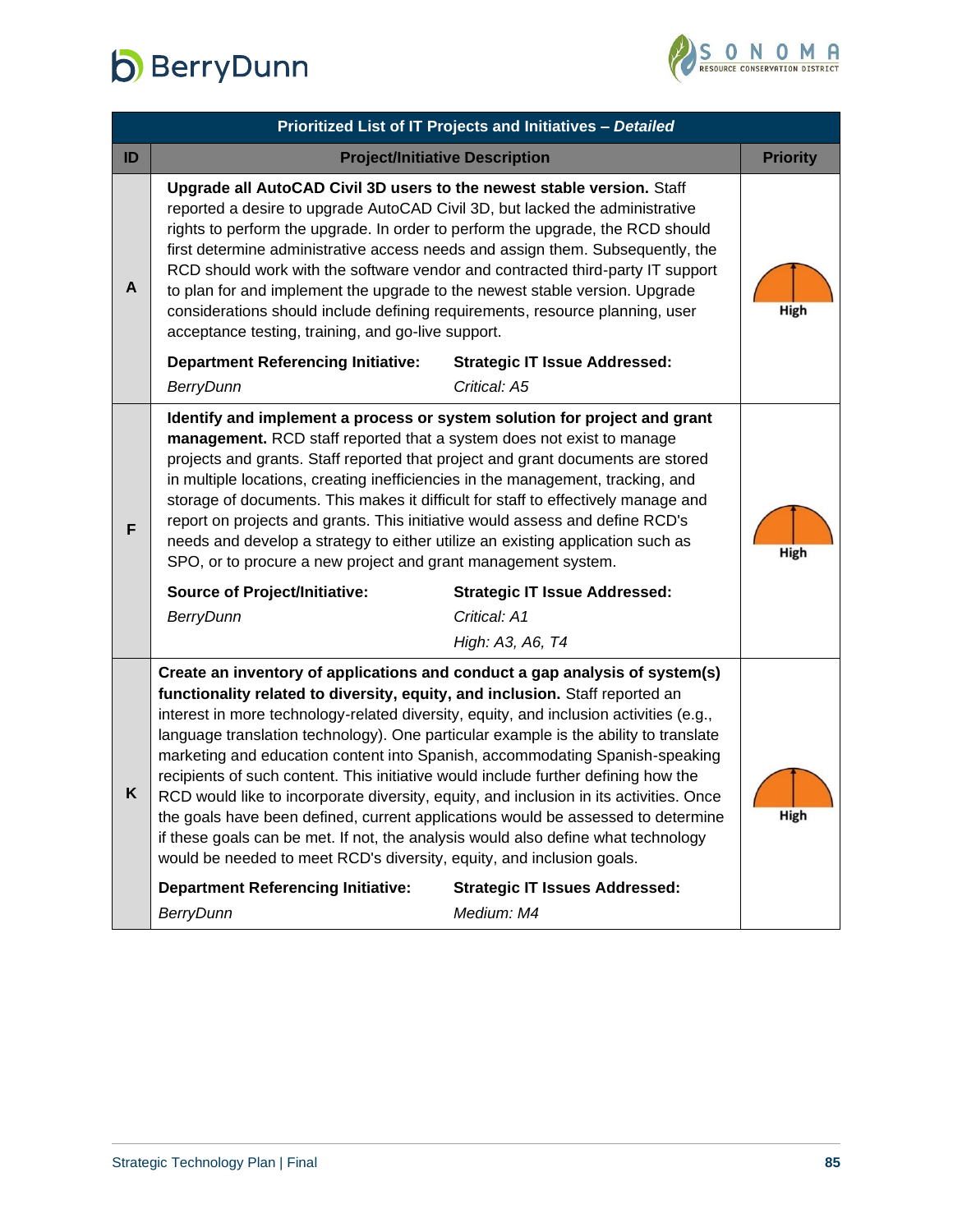

| Prioritized List of IT Projects and Initiatives - Detailed                                                                                                                                                                                                                                                                                                                                                                                                                                                                                                                                                                                                                                                                                                                                                                                                                       |                                       |                                                    |  |
|----------------------------------------------------------------------------------------------------------------------------------------------------------------------------------------------------------------------------------------------------------------------------------------------------------------------------------------------------------------------------------------------------------------------------------------------------------------------------------------------------------------------------------------------------------------------------------------------------------------------------------------------------------------------------------------------------------------------------------------------------------------------------------------------------------------------------------------------------------------------------------|---------------------------------------|----------------------------------------------------|--|
|                                                                                                                                                                                                                                                                                                                                                                                                                                                                                                                                                                                                                                                                                                                                                                                                                                                                                  |                                       | <b>Priority</b>                                    |  |
| Implement a technology-training program. Staff reported that there is a lack<br>of technology training that is tailored to RCD technology end-users. Topics<br>include software training, best practices, and security. Technology training is<br>important both for onboarding new employees, as well as ongoing training for<br>current employees as the RCD technology environment evolves over time. RCD<br>could benefit from developing and implementing a technology-training program<br>that creates a framework for identifying and implementing training opportunities.<br>The technology-training framework should include ongoing end-user training,<br>and a training schedule for both new and existing staff to develop a culture of<br>learning and continuous improvement at the RCD with a clear distinction of the<br>ownership of training responsibilities. |                                       | High                                               |  |
| <b>Source of Project/Initiative:</b>                                                                                                                                                                                                                                                                                                                                                                                                                                                                                                                                                                                                                                                                                                                                                                                                                                             | <b>Strategic IT Issues Addressed:</b> |                                                    |  |
| <b>BerryDunn</b>                                                                                                                                                                                                                                                                                                                                                                                                                                                                                                                                                                                                                                                                                                                                                                                                                                                                 | Critical: M3                          |                                                    |  |
| Identify and implement a solution for customer relationship<br>management. The RCD does not have an effective way to manage<br>relationships with constituencies that include landowners and citizens<br>interested in the RCD's mission. Staff reported that the current landowner<br>database is antiquated and manual and that they do not have the ability to<br>effectively manage communications with landowners. This initiative would<br>assess and define the RCD's needs in order to procure and implement a<br>customer relationship management application or identify and implement<br>existing MS365 application functionality to meet those needs.<br><b>Source of Project/Initiative:</b><br><b>Strategic IT Issue Addressed:</b><br><b>BerryDunn</b><br>Critical: A8                                                                                            |                                       | Medium                                             |  |
|                                                                                                                                                                                                                                                                                                                                                                                                                                                                                                                                                                                                                                                                                                                                                                                                                                                                                  | High: A10, M8                         |                                                    |  |
| Identify and implement opportunities for cost savings in license, hardware,<br>and technology services expenditures by utilizing state contract and other<br>cooperative purchase agreement discounts. Staff reported that software<br>licenses are purchased through Wooden Spoon or directly from the provider<br>without taking advantage of state contract or cooperative purchasing agreement<br>N<br>pricing. This initiative would seek to take advantage of such reduced pricing for<br>software programs and other technology services.<br><b>Source of Project/Initiative:</b><br><b>Strategic IT Issues Addressed:</b>                                                                                                                                                                                                                                                |                                       |                                                    |  |
|                                                                                                                                                                                                                                                                                                                                                                                                                                                                                                                                                                                                                                                                                                                                                                                                                                                                                  | Medium: M6                            |                                                    |  |
|                                                                                                                                                                                                                                                                                                                                                                                                                                                                                                                                                                                                                                                                                                                                                                                                                                                                                  | <b>BerryDunn</b>                      | <b>Project/Initiative Description</b><br>High: A11 |  |